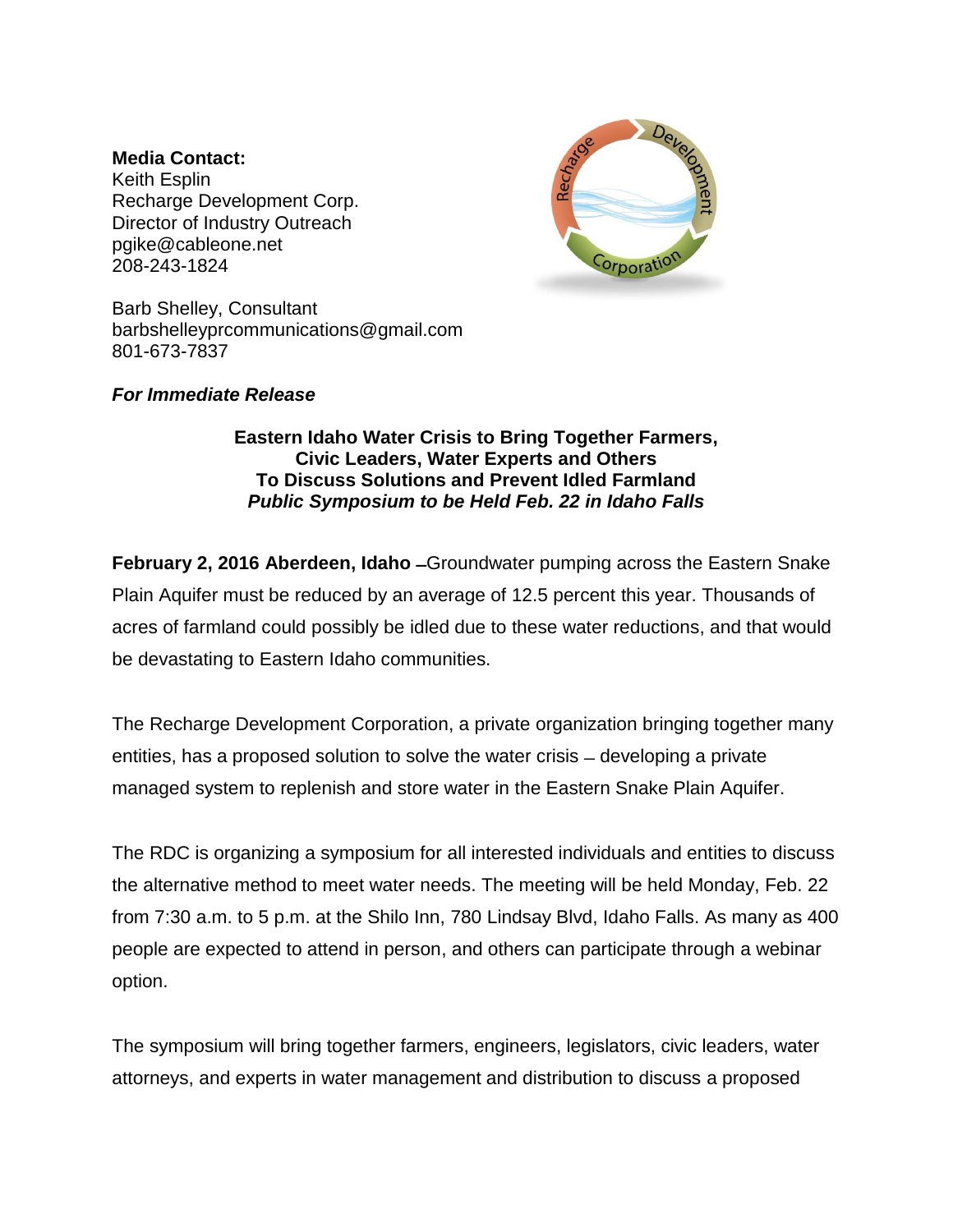method of privately building a system to recharge groundwater and cooperatively manage surface and groundwater resources. The symposium is especially relevant due to last year's settlement agreement between the Surface Water Coalition and the Idaho Ground Water Appropriators that represents Ground Water Districts in Southern and Eastern Idaho.

"Our proposed, privately managed aquifer recharge project is critically needed to optimize groundwater and surface water supplies," said Chris Pratt, RDC president and an Eastern Idaho farmer. "All interested parties, especially farmers, are invited to join with us at the symposium to learn about how private managed aquifer recharge can help meet water needs in the Eastern Snake Plain Aquifer area now and in the future. Many communities across the country have successfully used similar methods to replenish aquifers and store water. Working together, we can do the same."

The RDC notes that historically, private individuals and groups have stepped up to meet the irrigation needs of Idaho agriculture by building reservoirs. In today's environment, it is suggested that individuals and organizations could now work together to build infrastructure and use aquifers to store water during times of surplus. Under consideration is the fact that, according to the Idaho Department of Water Resources, an annual median of 964,097 acre-feet of natural flow passed Milner Dam near Burley on the Snake River from 1980 - 2102. The RDC believes that this is much more water than would be required to compensate for the groundwater pumping cutbacks in the settlement agreement.

At the symposium, Idaho Falls Mayor Rebecca Casper will deliver the keynote address, titled, "What Water Means to Eastern Idaho Cities." To see a full list of speakers, visit rechargedevelopment.com/symposium/

## **About the symposium**

**Date:** Monday, February 22, 2016

**Time:** 7:30 a.m. Registration check-in. Presentations from 8:30 a.m. to 5 p.m.